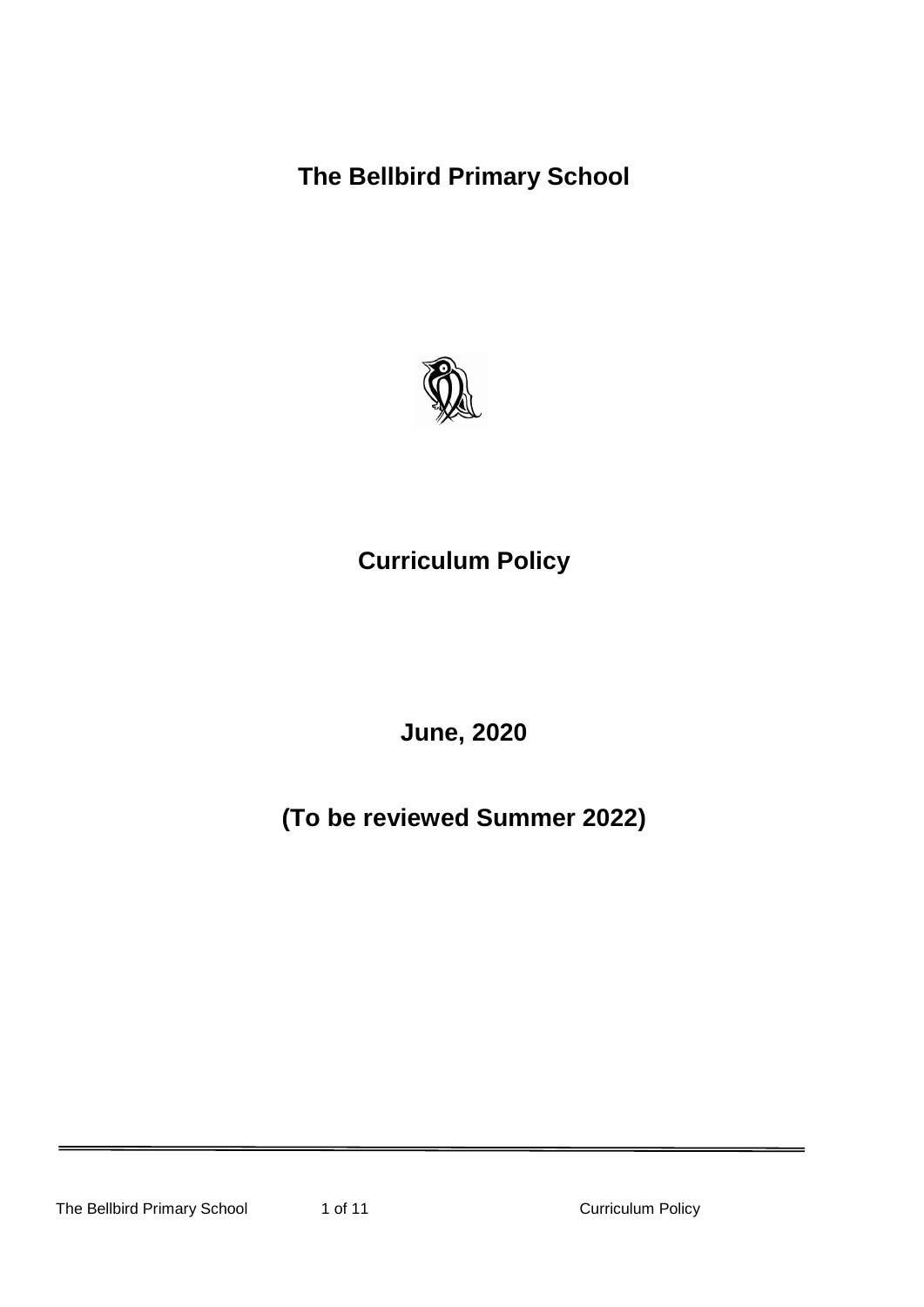# **Curriculum vision**

# **"Words do two major things: They provide food for the mind and create light for understanding and awareness."- Jim Rohn**

At The Bellbird Primary School, we strive to offer a broad and balanced curriculum that promotes the spiritual, moral, cultural, mental and physical development of all pupils. We believe our curriculum prepares pupils for the opportunities, responsibilities and experiences of later life. By the end of Year 6, children leave our school ready to face the excitement and challenges of secondary school. They are confident to take responsibility for their own learning, develop new relationships, and have a positive attitude to school life.

Our curriculum is made up of both the statutory curriculum, and wider opportunities and experiences that help develop our pupils into responsible citizens with a life-long love of learning.

## **Aims and Values**

The Aims of our School are;

- Be yourself
- Express yourself
- Enjoy yourself
- Challenge yourself
- Work for each other
- Look after yourself
- Learn for life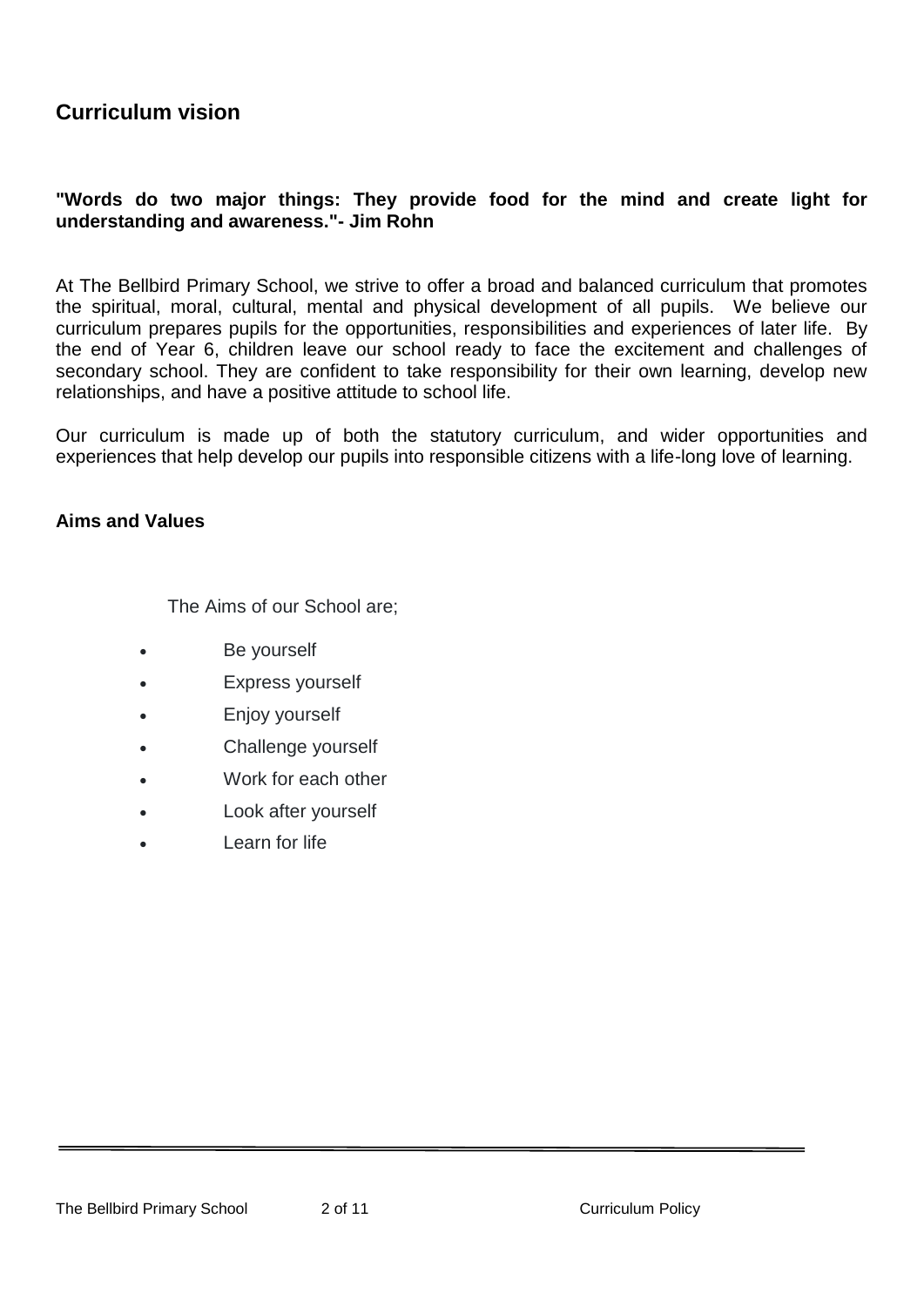

# The Bellbird Primary Curriculum Concept

Our curriculum - based on knowledge, skills and vocabulary.

- Yellow National Curriculum
- Blue bars aims of our school
- White school council, Parent Forum, FABS, Trips local/ county/residential, FLASH, celebration in local churches. Twitter feed, website collaboration with other primaries, tackling workload, topic related visitors, visits from GenR8
- Orange Bikeability, save a life, charity fundraising, yoga, hula hooping, sewing club, knitting club, allotment projects, code club, family celebrations (Mothers/Fathers day breakfast), biannual visits from authors, International week, science club run by local scientists, hosting Maths and English Challenge, Sawston Fun Run participation

At The Bellbird, our curriculum is ambitious and designed to give all learners, particularly the most disadvantaged, the knowledge and cultural capital they need to succeed in life. The design of our curriculum is intended to develop and further extend confident use of a rich vocabulary, preparing our young pupils for the next step in their educational lives. This focus is based on evidence which suggests that pupils enter our school with poorer than average communication skills, specifically around vocabulary acquisition. This is a factor noted in our EAL families but also the indigenous Sawston population.

A varied and diverse vocabulary is vital for pupils to best express opinions, write texts, and explain their understanding and share knowledge, both written and verbal. At The Bellbird, the design of our curriculum is intended to develop and further extend confident use of a rich vocabulary preparing our young pupils for the next step in their educational lives. A varied and diverse vocabulary is vital for pupils to best express opinions, write texts, explain understanding and share knowledge both written and verbal.

We are committed to ensuring that learning is always exciting and is taught in meaningful contexts which are relevant to pupils, using a cross-curricular approach. The way in which we implement this is through the development of a curriculum that makes use of clear and strong links between foundation subjects, Science and high English quality texts. Through these links, the children totally immerse themselves in learning across different contexts and the impact is a greater depth of understanding and knowledge, evidenced in the quality of writing in both English and topic books. Pupils encounter common topical vocabulary in a range of contexts, thus increasing their comprehension and consequent use of more sophisticated Tier 3 words (content-specific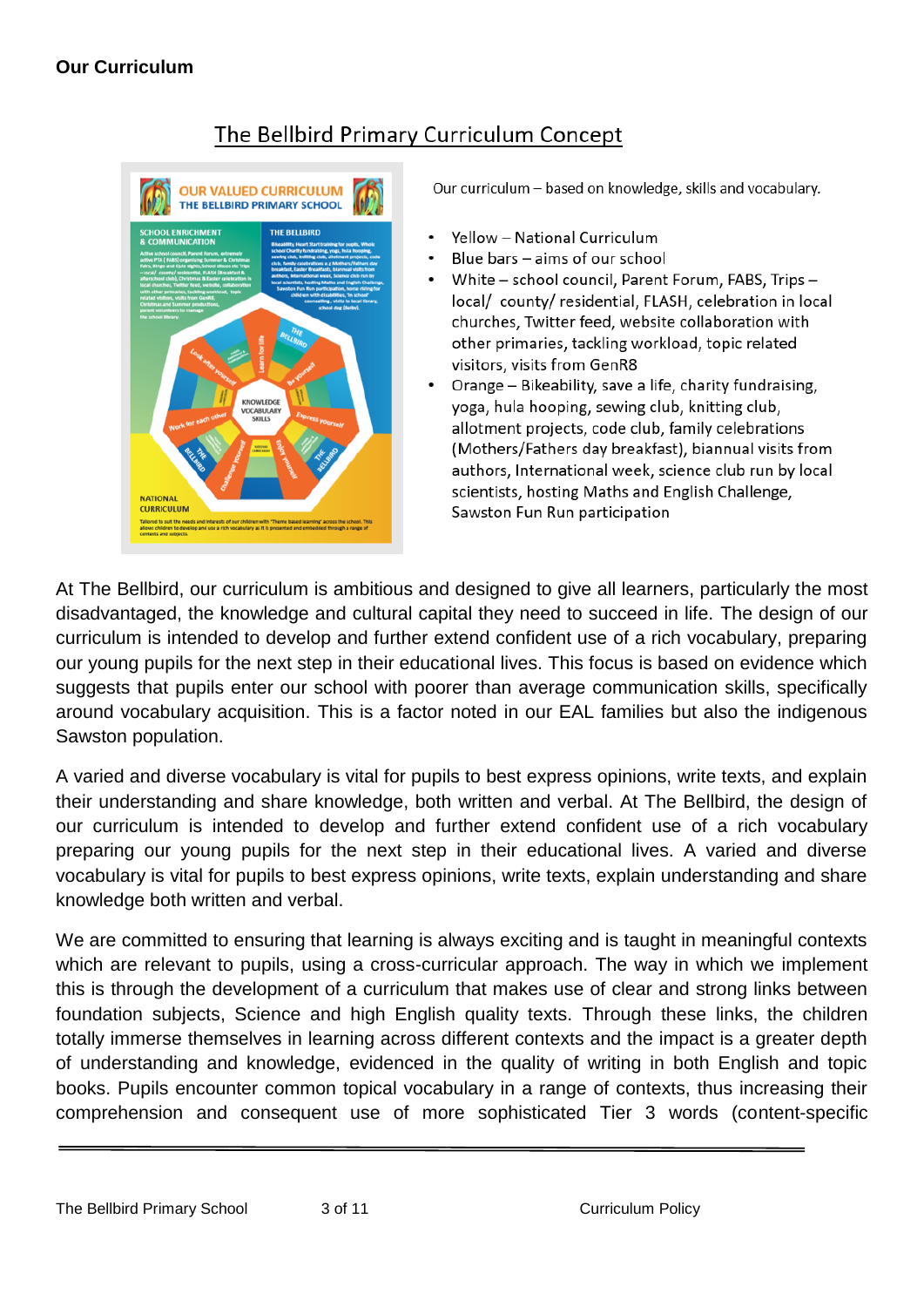vocabulary). Oracy skills and confidence are enhanced as children choose vocabulary wisely when explaining, reasoning or discussing.

Our bespoke curriculum is weighted towards the development of the core skills necessary for our children to be successful in the ever changing modern world.

All pupils engage in daily English and mathematics lessons and there is an expectation that the skills learned are applied and rehearsed in all other subjects where the opportunity arises.

Alongside basic skills, we prioritise the development of a strong sense of moral purpose, anchored in British values, through our assemblies, PSHE and school council. Children actively learn respect and understanding of people who have different characteristics to themselves, whether that be age, disability, gender, religion, race or sexuality.

A rigorous, well- planned curriculum, in an ethos of care and support, enables our pupils to be well rounded, empathetic young people who have a thirst for learning and respect for the world around them.

# **Outdoor Learning**

Outdoor learning takes a high priority in the curriculum and is a focus for our SDP and staff training.

Well-constructed and well-planned outdoor learning helps develop the skills of enquiry, critical thinking and reflection necessary for our children to meet the social, economic and environmental challenges of life in the 21st century. Learning outdoors can be enjoyable, creative, challenging and adventurous; connecting children with the natural world and enabling them to grow as healthy, confident and responsible citizens who value and appreciate the natural environment. We are committed to ensuring that the range of outdoor learning opportunities we facilitate, engages children with their learning, promoting personal development and well-being.

Every teacher is required to facilitate one hour per week of outdoor learning. Classes have their own designated area of school allotment to facilitate gardening skills. The children have access to our school pond and willow, wilderness and woodland areas within the school grounds for forest school activities.

# **The Organisation of the Curriculum**

We believe that our children should not only reach their best academically, but also develop a love for life- long learning and understand the importance of resilience when faced with a challenge. Our staff ensure that the curriculum engages and excites all of the children, and is taught in meaningful contexts which are relevant to pupils.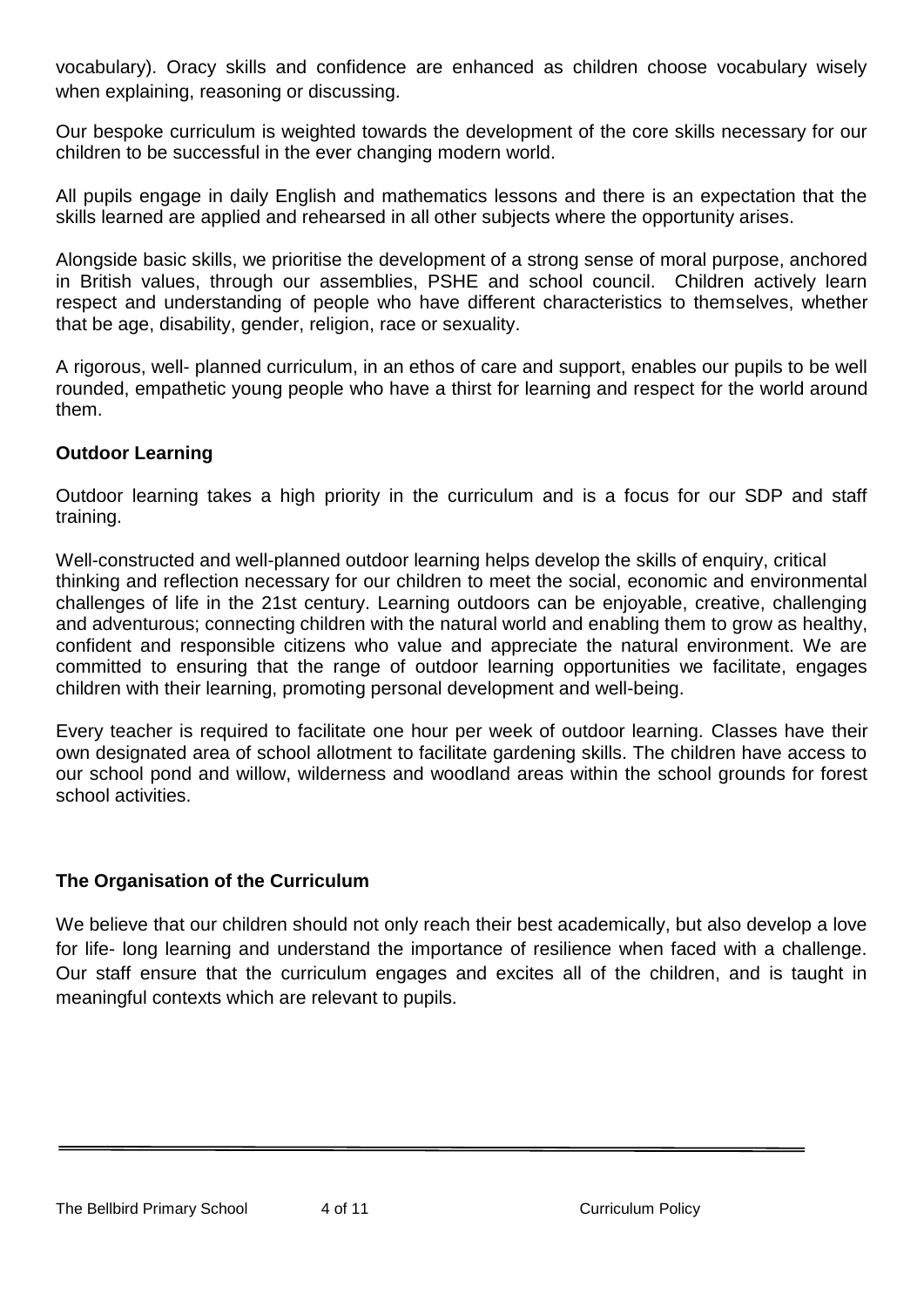# **Planning**

We have developed a curriculum overview which is scaffolded and rigorously planned by teachers and subject leaders, but is flexible enough to respond to the interests of the children. Our newly devised year group curriculum maps provide thematic links that give the curriculum a joined up feel and provide a real purpose for learning. Our curriculum is designed to develop children's understanding of key concepts ('big ideas') across a broad range of disciplines, whilst giving time to ensure these are studied in sufficient depth. The overlearning of key skills and knowledge is encouraged and children have time for repetition. The curriculum is sequenced so that skills, knowledge and vocabulary are interwoven and revisited regularly, and learning is cumulative in nature.

There are three parts to our planning:

**Long term planning;** year group curriculum mapping indicates broad learning objectives and the links made between subjects. Units of work are planned, usually over a term's duration. These medium term plans contain the detail of the work to be covered with a progression of learning objectives.

Year group curriculum maps provide an overview of topics/themes covered in each year group. They give a detailed breakdown of the skills, knowledge and vocabulary that must be taught in each foundation subject and identify cross-curricular links.

As a school we review our long-term planning on an annual basis.

**Medium Term Planning:** these show specific objectives to be taught within each area of the curriculum and the links between them.

**Weekly Planning:** these break down the objectives into weekly achievable targets and activities. The plans indicate how the work will be differentiated and what the pupil outcomes will be.

Weekly plans, particularly in maths and English, are linked to daily responsive marking sheets, where teachers record class misconceptions and individual learning needs that need to be addressed promptly. Responsive marking requires teachers to be flexible and adapt their weekly plans, providing timely intervention and targeted support that meets the needs of all learners.

# **Inclusion**

We value the diversity of individuals within the school. All children have equal access to the curriculum and are treated fairly regardless of age, disability, gender, religion, race or sexuality. Our curriculum at The Bellbird has the same academic, technical or vocational ambitions for all learners. Where this is not practical (for example, for some learners with high levels of special educational needs and/or disabilities) their curriculum is designed to be ambitious and to meet their individual needs. Children learn best when they can see links and have reasons for learning. We hope that pupils are motivated by achievement both now and in the future and have a positive attitude towards themselves, others and their environment.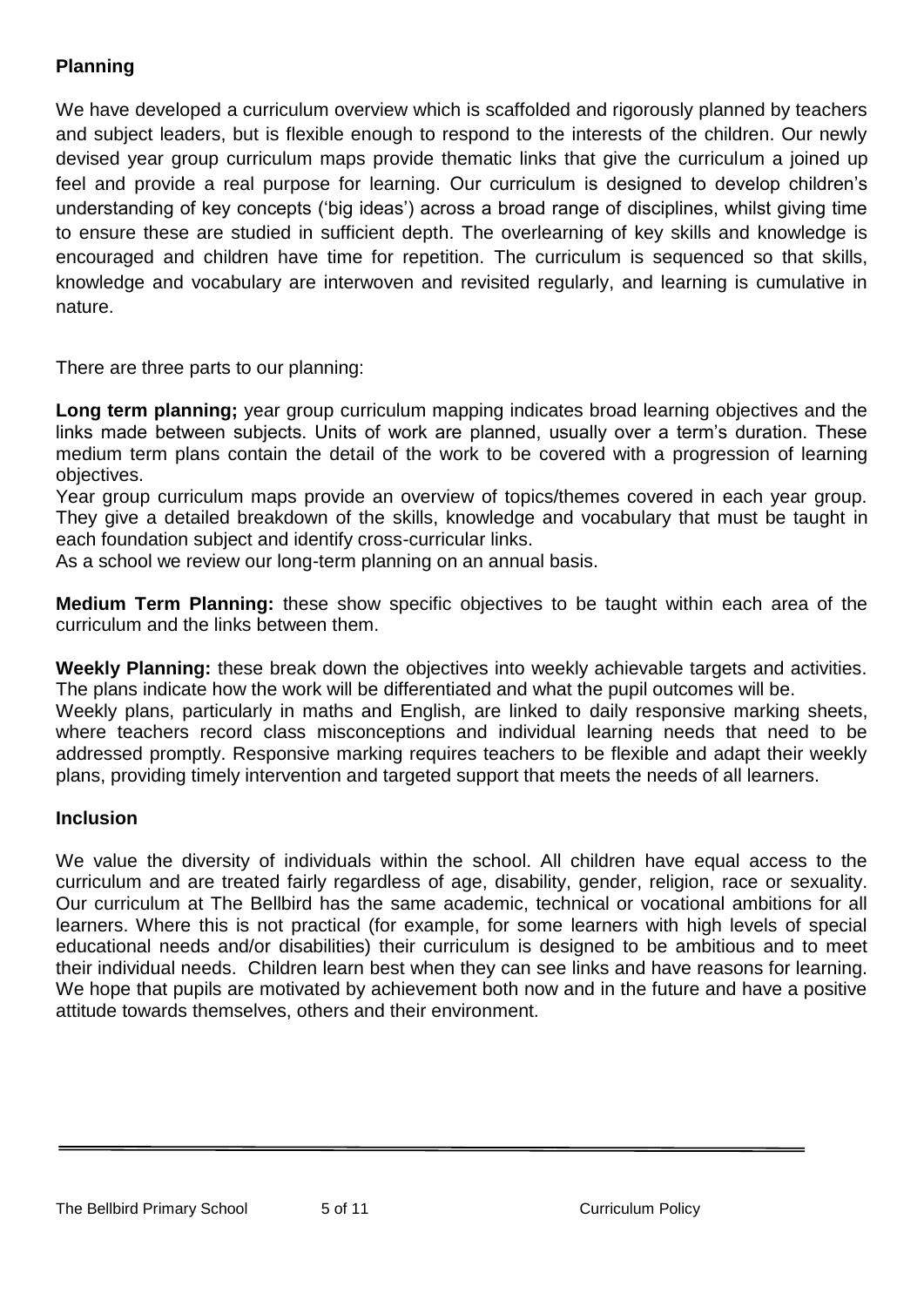# **Monitoring and review**

The Senior Leadership Team monitor the progression, continuity and effectiveness of the curriculum together with the governing body.

There is standing agenda item on the Curriculum at our Full Governor Meetings. The Headteacher and SLT are responsible for the day to day organisation of the curriculum. The Headteacher and SLT monitor weekly planning through year group reviews and book scrutinies, ensuring that all classes are taught the full requirements of our curriculum. Subject leaders regularly monitor long and medium term planning to ensure continuity and progression across both key stages.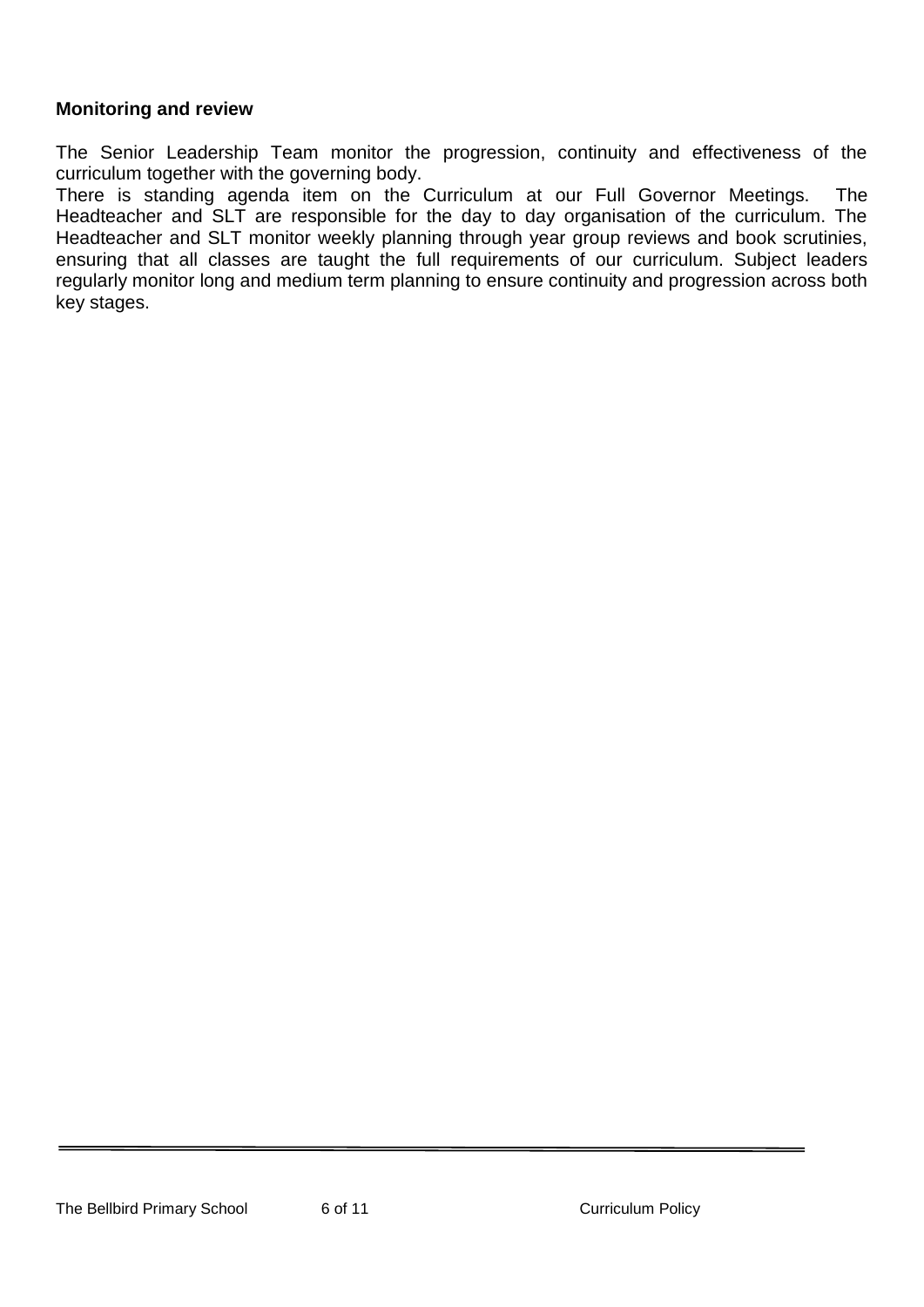## **English**

The English programmes of study within the National Curriculum for English states:

"A high quality education in English will teach pupils to speak and write fluently so that they can communicate their ideas and emotions to others and through their reading and listening, others can communicate with them."

At The Bellbird we have identified five areas which we believe support the development of our children's communication skills. These areas are:

 The direct teaching of vocabulary – our children are taught to be 'word aware' and we teach high-level vocabulary (known as 'spotlight words') on a weekly basis.

 Reading for pleasure – our well stocked school library is at the heart of our school and teachers base their English planning around high quality texts. Well known authors and illustrators visit and work with all classes throughout the school year.

 Writing for effect and for a range of audiences – writing tasks are set within meaningful contexts and, where appropriate, work is published for a wider audience, for example in the Sawston Scene magazine.

 Confident speaking and attentive listening – children are taught how to explain, compare and discuss their ideas with others and to present their knowledge of a range of poetic forms.

 Have a secure understanding of the rules governing grammar and punctuation and to be able to spell a broad range of words. The five aspects of our English curriculum are vital skills for life and, at The Bellbird, we believe that effective communication, in all its forms, is the key to becoming a happy citizen who contributes to our society.

#### **Maths**

At The Bellbird, we study topics for longer so that children can develop conceptual understanding along with procedural fluency. We have high expectations for all children and help them to develop understanding of important mathematical concepts through creative and practical activities. We aim to build fluency of key facts through developing deeper knowledge and varied practice.

In lessons at The Bellbird, children develop their understanding by reasoning mathematically, solving problems in a range of contexts. Children will also have the opportunity to apply their understanding to other areas of the curriculum such as science, design technology and topic.

#### **Science**

Science at The Bellbird provides our children with the means for understanding the world within them, the world around them and the world beyond them, alongside harnessing their natural curiosity and deepening their desire to know "Why? How?" and "What if?" We embed a range of scientific enquiry types within all of our science learning to expose the children to the various ways in which we can study, test, collect data and present it in order to improve our understanding of our world. Our science curriculum interconnects with other curriculum areas as we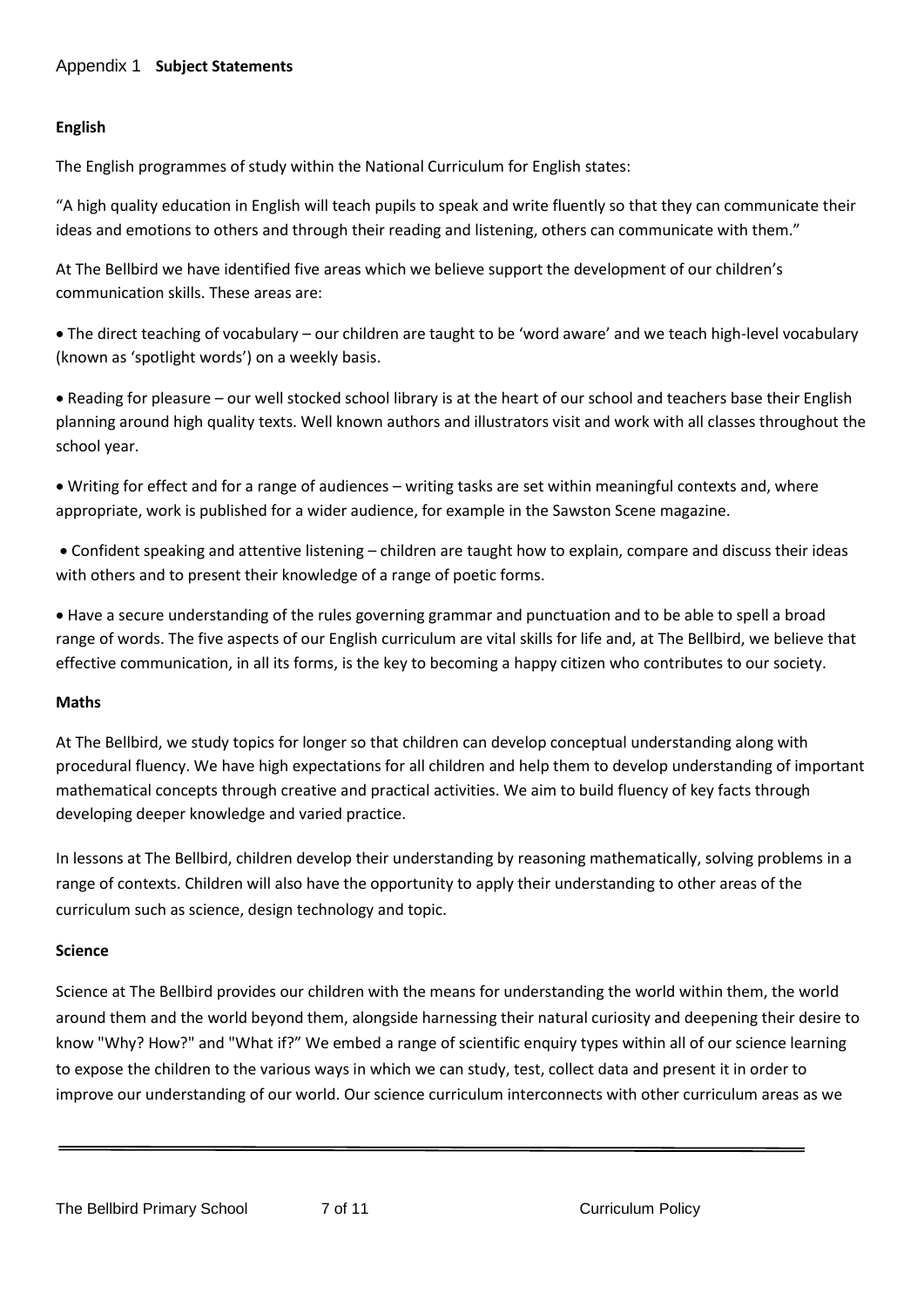apply our maths skills in data collection and representation, our English skills when writing to explain what we have investigated and why and our speaking and listening skills as we use the correct scientific vocabulary to present our enquiry data clearly and coherently.

#### **Art and Design Technology**

Art and Design Technology are a fundamental part of The Bellbird's curriculum as it stimulates creativity, individuality and imagination in all pupils. The topics that we deliver within our Art and DT lessons are closely linked to other learning themes within the curriculum. This provides a cross curricular approach and in turn enriches the children's learning, by providing opportunities for a deeper understanding to take place within the classroom. The Art curriculum that we follow at The Bellbird aims to develop children's skills across five main areas of Art; drawing, painting, printmaking, textiles and 3D art. The children are taught about at least one famous artist within each year group from Year 1—6. This aims to enhance the children's understanding of techniques that artists have developed, along with the opportunity to apply these techniques within their own work.

Our Design Technology sessions are based on the children thinking about the designing stages; creating prototypes, experimenting with different materials, making things and then evaluating their product. They are encouraged to think about the production criteria and how to make their product unique. Children often work in different groups, encouraging them to present and share their own ideas. They are expected to solve problems in a creative and reasonable manner at any stage of the design process. We encourage children to use different resources and materials to create their own product. Children are also given the opportunity to experience food technology and create their own food products. Design Technology allows children to understand the world in which they live and develop skills to continue to add to our wider community. We have a brand new design and technology room used for food technology and some model making. Children use this space to work through The Wheat project, where school grown wheat is then threshed, ground into flour and baked into bread for Harvest. The children also use this space to design, construct and test the performance of models to solve practical problems. Design and performance are then analysed and improved.

#### **Computing**

At The Bellbird we seek to equip children with the skills they need to safely use the increasing amount of technology around them. E-safety is a constant theme for all year groups so that by the time they leave us, the children are able to understand the digital footprint their online activities create. Internet access is closely monitored with support and clear structures for reporting any concerns. Within classrooms, we use technology to enhance learning, for example through the use of interactive boards and visualisers that enable modelling. The Bellbird is well equipped with trolleys of laptops and sets of iPads to support access of approved learning platforms that may be used by children individually, or as part of whole class learning sessions. Our curriculum is carefully structured to cover coding and digital literacy; using technology appropriately for presentation and communication in a variety of ways. In the Bellbird, technology is used to support learning in a range of subjects for example, internet access to enable non-fiction research and writing, this is in addition to discrete computing teaching.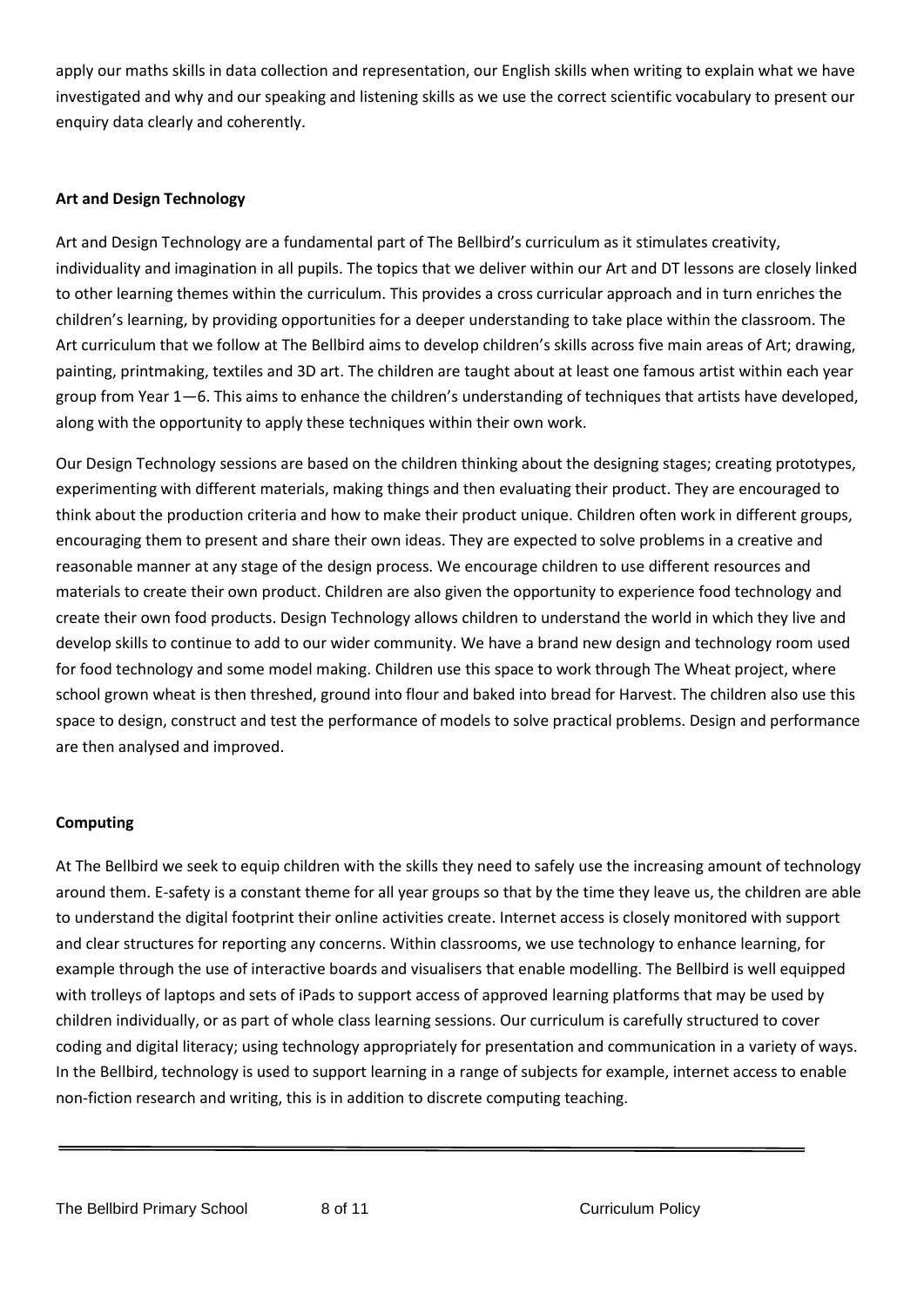#### **Geography**

At The Bellbird, we aim to equip children with a wider understanding of different locations around the world and how they compare and contrast with each other. Children learn about how humans interact with their environment and the impact they have on the areas in which they live and on the wider world. They also learn about the physical geography of the Earth and vocabulary associated with its different features. Children develop their ability to interpret different sources of information including compasses, maps, photographs and graphs.

#### **History**

Who were the Mayans? How did the Egyptians build their pyramids? What did the Romans (ever) do for us? Why did Shackleton's Antarctic expedition fail so heroically? Who?, What?, Where?, When?, How? and, most importantly, Why?, are the questions that drive our history curriculum. Through such a spirit of enquiry, the children will develop a sense of chronology, an understanding of the causes and consequences of events, the similarities and differences between historical periods and the role of the individual in forming the past. Visitors in, trips out, artefacts and a huge range of sources will help to spark the children's curiosity by bringing life to events from centuries past.

#### **Languages**

Our children in Key Stage 2 learn French with the emphasis on practical communication. In Year 6 we have a French specialist who works with the children weekly.

#### **Music**

Music is seen as an important part of our school's curriculum. All children are given a wide experience of listening to music, music-making and singing. Children will explore a wide range of musical styles including pop, soul, rock and classical. Across the school, children learn to play and compose music on a range of tuned and un-tuned percussion instruments. In KS2 recorders are also introduced, and ukuleles in Year 6. We use an excellent music resource, Charanga, to support staff in delivering an exciting and inclusive musical curriculum. Extra-curricular music tuition is available for those parents who wish to purchase this service. Children in KS2 have the opportunity to join our Choir and their performances are always greeted enthusiastically. The school presents a number of productions throughout the year, which are a well-supported feature of our school life. All children are encouraged to take part in those as well as other events that run throughout the year, such as 'The Bellbird's Got Talent', Carol singing and Proms in the Playground.

#### **Physical Education**

At The Bellbird, Physical Education is taught by both the class teacher and Premier Sport, who are an external company. We have a wide range of equipment for the children to use in their PE lessons and we have a large field, hall and playground. Throughout the year, we teach the children a range of sports and we introduce new sports,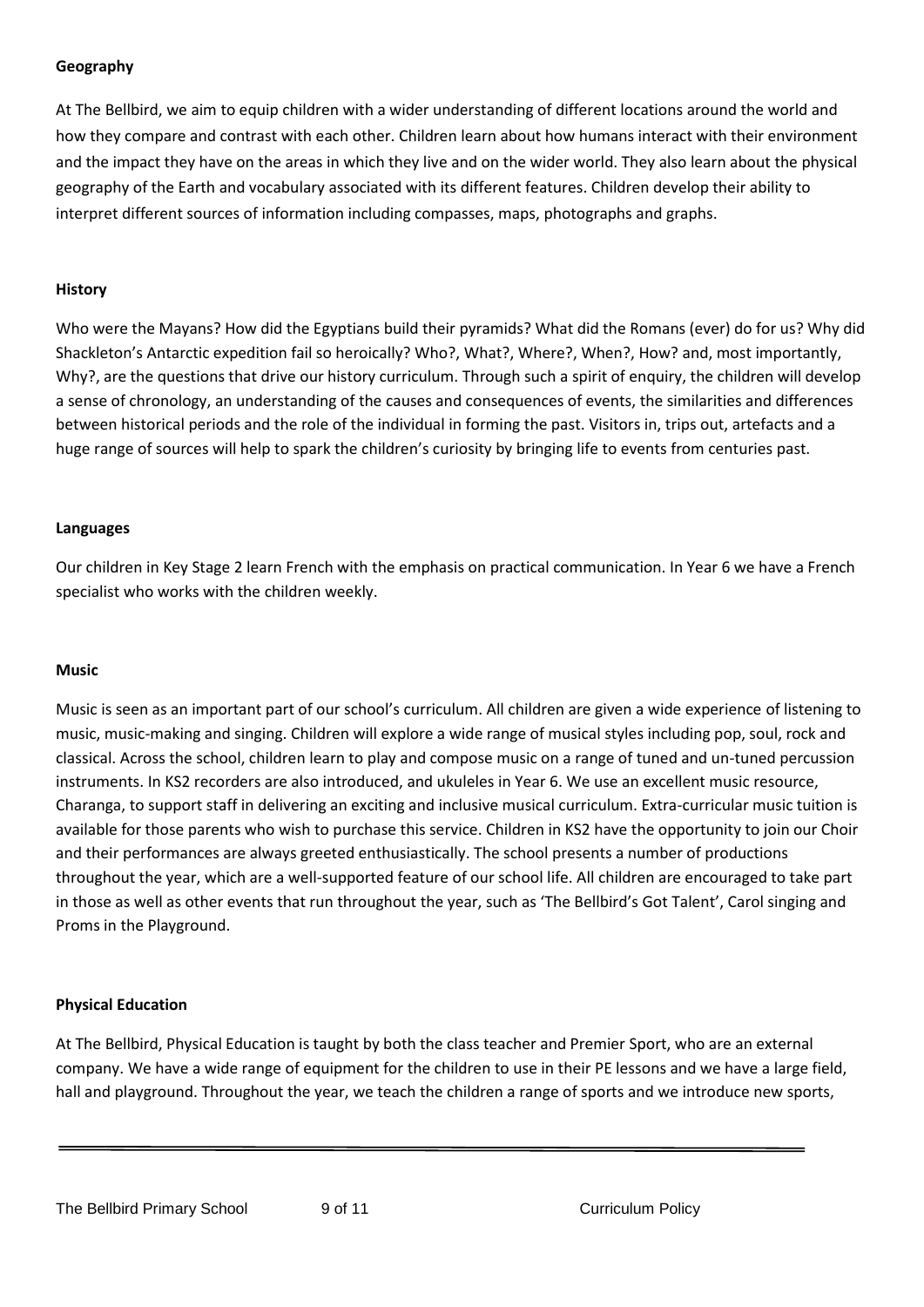which include lacrosse and Paralympic sports. Children have plenty of opportunities to take part in extra-curricular clubs and competitions, including cross country, netball, football and rounders for our KS2 children, and a multisports morning for our Year 1 children. Sports Day is the PE highlight of the year for children at The Bellbird and we invite our parents to come and support their children in a range of sporting activities.

#### **Religious Education**

The main aim of Religious Education at The Bellbird is to enable children to understand the beliefs of others, both locally and throughout the world, and to think about and articulate their own beliefs. This is highly important for children in developing attitudes of respect, engage in the complexities of belief, avoid stereotyping and contribute to an informed debate. These are essential skills, particularly in modern day Britain. RE is taught weekly across the school and, throughout their time at The Bellbird, the children will explore in depth each of the six main religions in the world (Christianity, Judaism, Islam, Buddhism, Hinduism and Sikhism) as well as a secular world view (Humanism). It is an exciting, interactive subject where children are able to explore religious artefacts, investigate different practises throughout the world or interview members of the faith community. Children often enjoy engaging in critical thinking and respectful debate about belief. We regularly take trips to local places of worship and our daily assembly often includes an act of collective worship with a mainly Christian ethos, although careful consideration is given to the multi-faith society we live in.

#### **PSHE (Personal, Social and Health Education) / RSE (Relationships and Sex Education)**

PSHE Personal, Social and Health Education enables pupils to develop the knowledge, skills and attributes they need to keep themselves healthy and safe, and prepared for life and work. PSHE is an important subject at The Bellbird, using the 'Cambridgeshire PSHE Service' scheme to deliver Work linked to Chinese New Year in Wrens and Robins classes The Bellbird Primary School - Prospectus 2020/21 11 lessons. During our PSHE lessons, the children's learning revolves around five key ideas that will enable them to develop into conscientious and well-rounded people: Myself and My Relationships, Citizenship, Healthy and Safer Lifestyles, Economic Wellbeing, and Sex and Relationships Education. Sex and Relationship Education (SRE) As of September 2020, Relationships and Sex Education now forms a statutory part of the National Curriculum. Whilst Sex Education is not mandatory, we teach this alongside our Relationships Education module to form the new RSE (Relationships and Sex Education) curriculum. This key area is studied as part of the PSHE curriculum, which together with science, provides a natural and caring environment for learning about growing and changing, both physically and emotionally. Themes covered at Foundation Stage and KS1 include naming body parts, how to keep your body clean, how babies change and grow, and relating this to their own experiences. These themes are continued into Years 3 and 4, where the curriculum extends to include themes such as the differences between males and females, what our bodies can do, and the main stages of human life. In years 5 and 6, children will learn the names of sexual parts and how bodies change during puberty. Children will also learn about diseases, and how babies are made. Parents will be informed before a unit of work is taught, and will have the right to withdraw their child from the Sex Education parts of the module, unless it is contained within the statutory science curriculum. However, it is compulsory for all children to participate in Relationships Education.

The Bellbird Primary School 10 of 11 11 11 Curriculum Policy